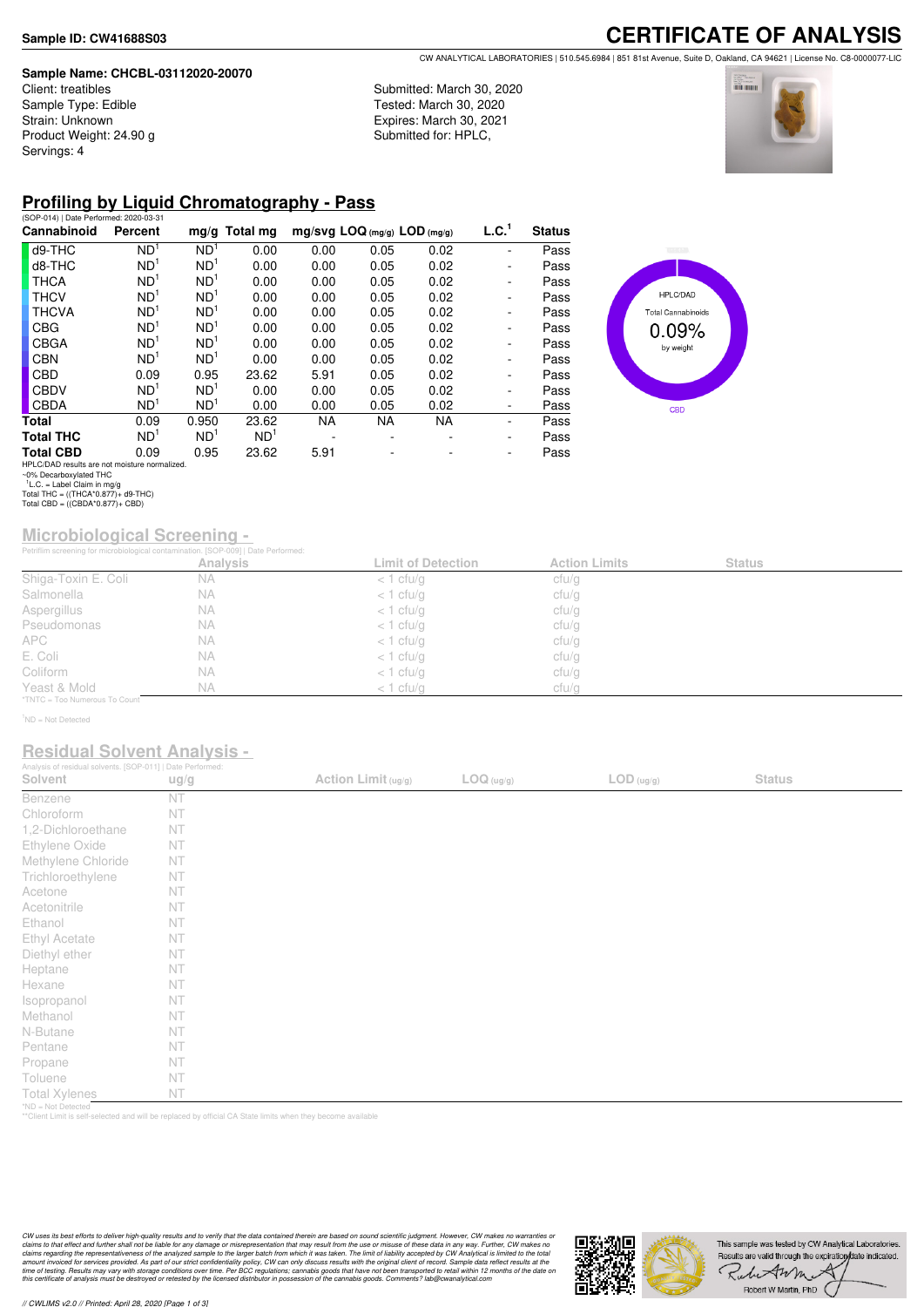#### **Sample ID: CW41688S03**

# **Sample Name: CHCBL-03112020-20070** Client: treatibles

Sample Type: Edible Strain: Unknown Product Weight: 24.90 g Servings: 4

**CERTIFICATE OF ANALYSIS** CW ANALYTICAL LABORATORIES | 510.545.6984 | 851 81st Avenue, Suite D, Oakland, CA 94621 | License No. C8-0000077-LIC

Submitted: March 30, 2020 Tested: March 30, 2020 Expires: March 30, 2021 Submitted for: HPLC,



### **Chemical Residue Screening -**

|                                                                             | ug/g | Targeted analysis of chemical residues. [SOP-017]   Date Performed:<br>LOG (ug/g) LOD (ug/g) Action<br>Limit <sub>(ug/g)</sub> | <b>Status</b> |                               | ug/g                     | $LOG$ (ug/g) $LOD$ (ug/g) $Action$<br>Limit <sub>(ug/g)</sub> | <b>Status</b> |
|-----------------------------------------------------------------------------|------|--------------------------------------------------------------------------------------------------------------------------------|---------------|-------------------------------|--------------------------|---------------------------------------------------------------|---------------|
| Abamectin                                                                   | NT   |                                                                                                                                |               | Fludioxonil                   | NT                       |                                                               |               |
| Acephate                                                                    | NT   |                                                                                                                                |               | Hexythiazox                   | NT                       |                                                               |               |
| Acequinocyl                                                                 | NT   |                                                                                                                                |               | Imazalil                      | NT                       |                                                               |               |
| Acetamiprid                                                                 | NT   |                                                                                                                                |               | Imidacloprid                  | NT                       |                                                               |               |
| Aldicarb                                                                    | NT   |                                                                                                                                |               | Kresoxim-methyl               | NT                       |                                                               |               |
| Azoxystrobin                                                                | NT   |                                                                                                                                |               | Malathion                     | NT                       |                                                               |               |
| <b>Bifenazate</b>                                                           | NT   |                                                                                                                                |               | Metalaxyl                     | NT                       |                                                               |               |
| Bifenthrin                                                                  | NT   |                                                                                                                                |               | Methiocarb                    | NT                       |                                                               |               |
| <b>Boscalid</b>                                                             | NT   |                                                                                                                                |               | Methomyl                      | NT                       |                                                               |               |
| Captan                                                                      | NT   |                                                                                                                                |               | Mevinphos                     | NT                       |                                                               |               |
| Carbaryl                                                                    | NT   |                                                                                                                                |               | Myclobutanil                  | NT                       |                                                               |               |
| Carbofuran                                                                  | NT   |                                                                                                                                |               | Naled                         | NT                       |                                                               |               |
| Chlorantraniliprole                                                         | NT   |                                                                                                                                |               | Oxamyl                        | NT                       |                                                               |               |
| Chlordane                                                                   | NT   |                                                                                                                                |               | Paclobutrazol                 | NT                       |                                                               |               |
| Chlorfenapyr                                                                | NT   |                                                                                                                                |               | Parathion methyl              | NT                       |                                                               |               |
| Chlorpyrifos                                                                | NT   |                                                                                                                                |               | PCNB                          | NT                       |                                                               |               |
| Clofentezine                                                                | NT   |                                                                                                                                |               | Permethrin                    | NT                       |                                                               |               |
| Coumaphos                                                                   | NT   |                                                                                                                                |               | Phosmet                       | NT                       |                                                               |               |
| Cyfluthrin                                                                  | NT   |                                                                                                                                |               | Piperonyl butoxide            | NT                       |                                                               |               |
| Cypermethrin                                                                | NT   |                                                                                                                                |               | Prallethrin                   | NT                       |                                                               |               |
| Daminozide                                                                  | NT   |                                                                                                                                |               | Propiconazole                 | NT                       |                                                               |               |
| Diazinon                                                                    | NT   |                                                                                                                                |               | Propoxur                      | NT                       |                                                               |               |
| Dichlorvos                                                                  | NT   |                                                                                                                                |               | Pyrethrin                     | NT                       |                                                               |               |
| Dimethoate                                                                  | NT   |                                                                                                                                |               | Pyridaben                     | NT                       |                                                               |               |
| Dimethomorph                                                                | NT   |                                                                                                                                |               | Spinetoram                    | NT                       |                                                               |               |
| Ethoprophos                                                                 | NT   |                                                                                                                                |               | Spinosad                      | NT                       |                                                               |               |
| Etofenprox                                                                  | NT   |                                                                                                                                |               | Spiromesifen                  | NT                       |                                                               |               |
| Etoxazole                                                                   | NT   |                                                                                                                                |               | Spirotetramat                 | NT                       |                                                               |               |
| Fenhexamid                                                                  | NT   |                                                                                                                                |               | Spiroxamine                   | NT                       |                                                               |               |
| Fenoxycarb                                                                  | NT   |                                                                                                                                |               | Tebuconazole                  | NT                       |                                                               |               |
| Fenpyroximate                                                               | NT   |                                                                                                                                |               | Thiacloprid                   | NT                       |                                                               |               |
| Fipronil                                                                    | NT   |                                                                                                                                |               | Thiamethoxam                  | NT                       |                                                               |               |
| Flonicamid                                                                  | NT   |                                                                                                                                |               | Trifloxystrobin               | NT                       |                                                               |               |
| *ND = Not Detected<br>NT = Not Tested                                       |      |                                                                                                                                |               |                               |                          |                                                               |               |
| <b>Heavy Metals Profiling -</b>                                             |      |                                                                                                                                |               |                               |                          |                                                               |               |
| Analysis of Heavy Metals. [SOP-012]   Date Performed:                       |      |                                                                                                                                |               |                               |                          |                                                               |               |
|                                                                             |      | ug/g                                                                                                                           | LOG(ug/g)     | $\mathsf{LOD}(\mathsf{ug/g})$ |                          | Action Limit (ug/g)<br><b>Status</b>                          |               |
| Cadmium                                                                     |      |                                                                                                                                |               |                               |                          |                                                               |               |
| Lead                                                                        |      |                                                                                                                                |               |                               |                          |                                                               |               |
| Arsenic                                                                     |      |                                                                                                                                |               |                               |                          |                                                               |               |
| Mercury                                                                     |      |                                                                                                                                |               |                               |                          |                                                               |               |
| <sup>1</sup> ND = Not Detected                                              |      |                                                                                                                                |               |                               |                          |                                                               |               |
| <b>Water Activity -</b>                                                     |      |                                                                                                                                |               |                               |                          |                                                               |               |
| Analysis to determine water activity   Date Performed:                      |      |                                                                                                                                |               |                               |                          |                                                               |               |
| Aw                                                                          |      |                                                                                                                                |               |                               | <b>Action Limit (Aw)</b> | <b>Status</b>                                                 |               |
|                                                                             |      |                                                                                                                                |               |                               |                          |                                                               |               |
|                                                                             |      |                                                                                                                                |               |                               |                          |                                                               |               |
| <b>Foreign Material Analysis -</b>                                          |      |                                                                                                                                |               |                               |                          |                                                               |               |
| Analysis to determine whether foreign material is present   Date Performed: |      |                                                                                                                                |               |                               |                          |                                                               |               |
| Analysis                                                                    |      |                                                                                                                                |               |                               |                          | <b>Status</b>                                                 |               |

CW uses its best efforts to deliver high-quality results and to verify that the data contained therein are based on sound scientific judgment. However, CW makes no warranties or<br>claims to that effect and turther shall not